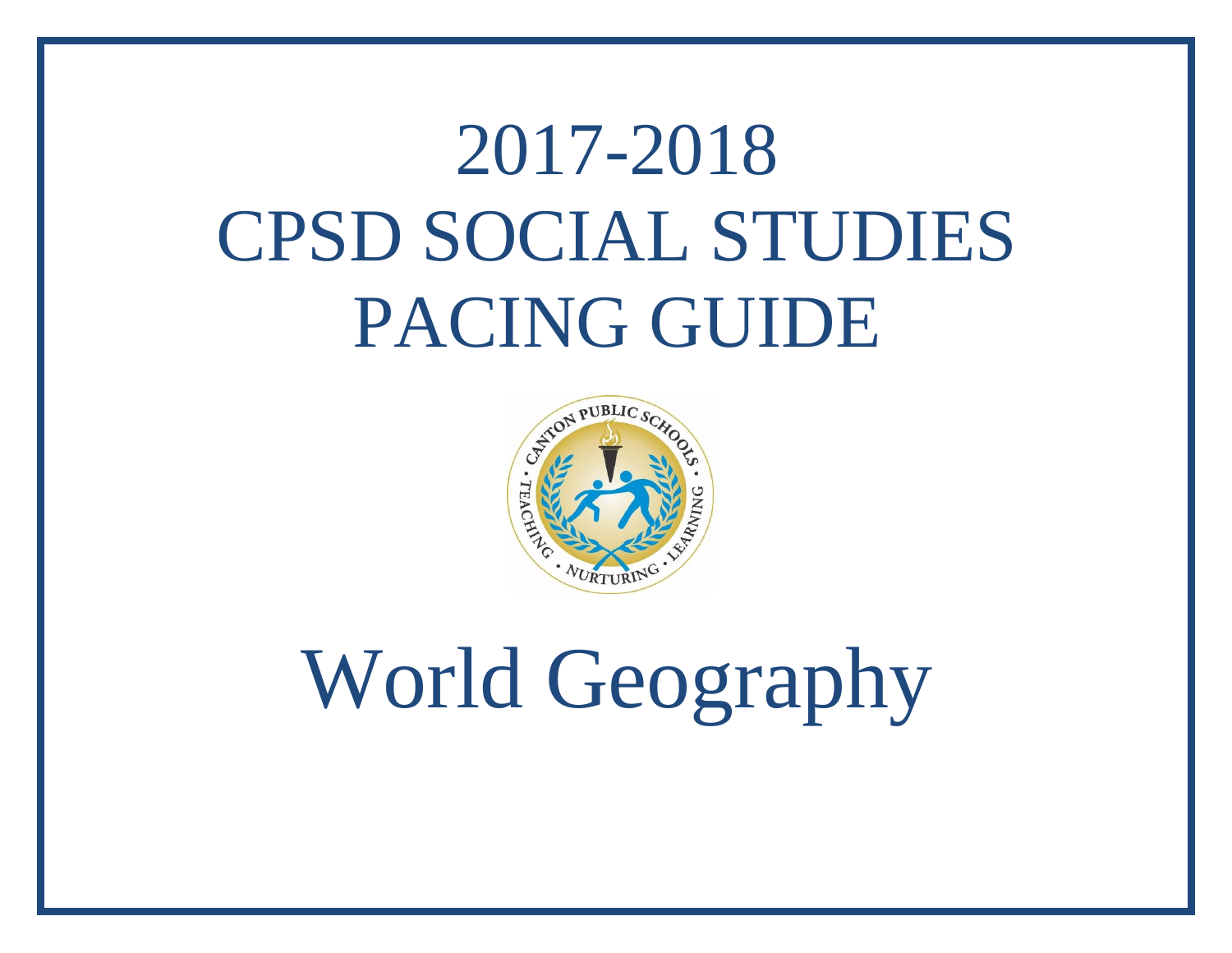|                       | <b>Canton Public School District</b><br><b>World Geography Pacing Guide 2017-2018</b><br>1 <sup>st</sup> -4 <sup>th</sup> 9 Weeks                                                                                                                                                        |                                     |                          |  |  |
|-----------------------|------------------------------------------------------------------------------------------------------------------------------------------------------------------------------------------------------------------------------------------------------------------------------------------|-------------------------------------|--------------------------|--|--|
|                       |                                                                                                                                                                                                                                                                                          | <b>Instructional</b><br><b>Term</b> |                          |  |  |
|                       |                                                                                                                                                                                                                                                                                          |                                     | $\mathbf{2}$             |  |  |
|                       | 1. Understand the role of the United States in the world geo-political system.                                                                                                                                                                                                           |                                     |                          |  |  |
| a.                    | a. Recognize the effects of U.S. public opinion and U.S. policies on other peoples and countries around the world.                                                                                                                                                                       | $\mathbf{I}/$<br>$\mathbf 0$        | O/<br>$\bf{R}$           |  |  |
| b.                    | b. Analyze the ways that public policy makers in the United States manage post-Cold War tensions between the U.S. as a<br>world superpower and other countries and organizations as emerging powers.                                                                                     | $\mathbf{I}/$<br>$\mathbf{O}$       | O/<br>$\bf{R}$           |  |  |
|                       | <b>Global Affairs</b>                                                                                                                                                                                                                                                                    | <b>Instructional</b>                |                          |  |  |
|                       |                                                                                                                                                                                                                                                                                          |                                     | <b>Term</b>              |  |  |
|                       | 2. Understand the physical environments in the United States and the world along with the processes that shape them and the problems                                                                                                                                                     |                                     |                          |  |  |
|                       | they present to human occupation and use.                                                                                                                                                                                                                                                |                                     |                          |  |  |
| a.                    | a. Identify and explain the concepts and processes that effect physical environments around the world and explain the                                                                                                                                                                    | $\mathbf{I}/$                       | O/                       |  |  |
|                       | subsequent patterns and distributions of natural resources and physical environmental changes that result from those                                                                                                                                                                     | $\mathbf 0$                         | $\mathbf R$              |  |  |
|                       | processes.                                                                                                                                                                                                                                                                               |                                     |                          |  |  |
| b.                    | b. Recognize problems associated with the complex interactions between human activity and the physical environments<br>around the world (e.g., natural hazards, drought and redistribution of water, agricultural production and food security,<br>movement of air and water pollution). | $\mathbf{I}/$<br>$\mathbf 0$        | $\mathbf{O}/$<br>$\bf R$ |  |  |
| <b>Global Affairs</b> |                                                                                                                                                                                                                                                                                          |                                     | <b>Instructional</b>     |  |  |
|                       |                                                                                                                                                                                                                                                                                          | <b>Term</b>                         |                          |  |  |
|                       |                                                                                                                                                                                                                                                                                          |                                     |                          |  |  |
|                       | 3. Understand the physical environments in the United States and the world along with the processes that shape them and the problems<br>they present to human occupation and use.                                                                                                        |                                     |                          |  |  |
| a.                    | a. Recognize and explain the concepts and processes (e.g., location, space, economy, development of a "nation-state",                                                                                                                                                                    | $\mathbf{I}/$                       | O/                       |  |  |
|                       | etc.) that shape the patterns and distributions of human activity around the world.                                                                                                                                                                                                      | $\mathbf 0$                         | R                        |  |  |
| b.                    | b. Identify the characteristics of human settlements around the world, sort them into categories (e.g., urban, suburban,                                                                                                                                                                 | $\mathbf{I}/$                       | O                        |  |  |
|                       | rural, gentrified, slums, etc.), and analyze how each type of settlement develops and is sustained through time.                                                                                                                                                                         | $\mathbf 0$                         | $\mathbf R$              |  |  |
| c.                    | c. Recognize and explain how the human forces of contact, cooperation, and conflict influence the division and control                                                                                                                                                                   | I/                                  | $\mathbf{O}/$            |  |  |
|                       | of earth's land and resources.                                                                                                                                                                                                                                                           | $\mathbf 0$                         | $\mathbf R$              |  |  |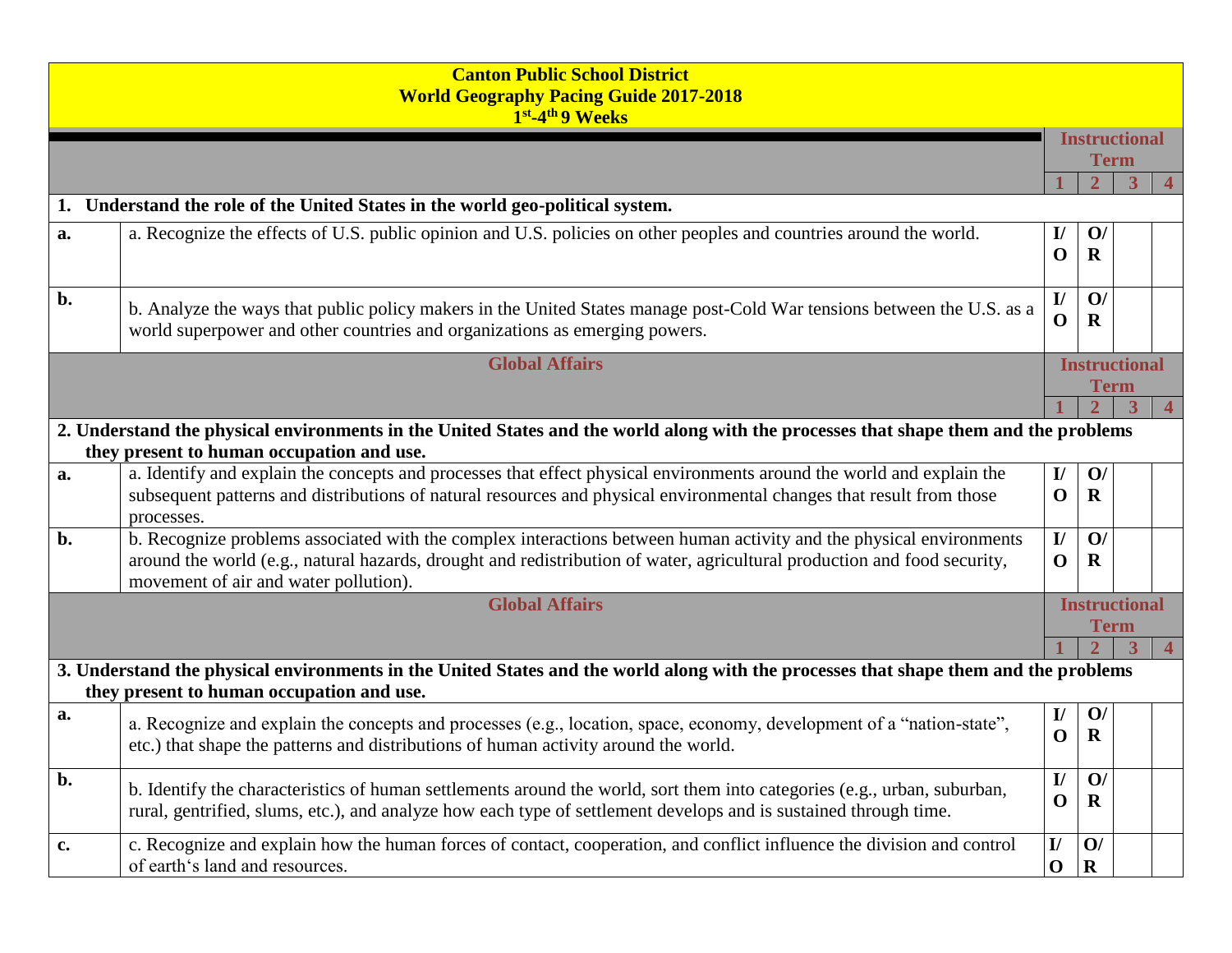|                | <b>Civil Rights/Human Rights</b>                                                                                                                                                                                                                |                                     | <b>Instructional</b><br><b>Term</b> |   |  |
|----------------|-------------------------------------------------------------------------------------------------------------------------------------------------------------------------------------------------------------------------------------------------|-------------------------------------|-------------------------------------|---|--|
|                |                                                                                                                                                                                                                                                 |                                     |                                     |   |  |
|                | 4. Understand civil rights and human rights in the contemporary world.                                                                                                                                                                          |                                     |                                     |   |  |
| a.             | a. Identify and describe the social and economic circumstances of the world's indigenous peoples and assess the causes<br>and effects of those circumstances.                                                                                   | $\mathbf{I}/$<br>$\mathbf{O}$       | $\mathbf{O}/$<br>$\mathbf R$        |   |  |
| b.             | b. Describe how processes of structural racism (e.g., social justice, environmental racism, power relations, the gap<br>between rich and poor, migration streams) operate in diverse places and with various groups of people around the world. | $\mathbf{I}/$<br>$\mathbf 0$        | $\mathbf{O}/$<br>$\mathbf R$        |   |  |
|                | <b>Economics</b>                                                                                                                                                                                                                                | <b>Instructional</b><br><b>Term</b> |                                     |   |  |
|                |                                                                                                                                                                                                                                                 |                                     | $\mathbf{2}$                        | 3 |  |
|                | 5. Understand economic development, economic globalization and global resource use.                                                                                                                                                             |                                     |                                     |   |  |
| a.             | a. Use maps and other geographic representations, tools, and technologies to explain the geographic reasons of economic<br>interactions among people, places, and environments of the world.                                                    | $\mathbf{I}/$<br>$\mathbf 0$        | $\mathbf{O}/$<br>$\mathbf R$        |   |  |
| b.             | b. Identify world patterns of resource distribution and utilization and evaluate the impacts of global economic<br>interdependence (e.g., regional trade agreements, outsourcing, global division of labor).                                    | $\mathbf{I}/$<br>$\mathbf 0$        | $\mathbf{O}/$<br>$\mathbf R$        |   |  |
| c.             | c. Categorize human livelihoods (agriculture, manufacturing, services, etc.) and distinguish between wage-earning and<br>subsistence economies.                                                                                                 | $\mathbf{I}$<br>$\mathbf 0$         | $\mathbf{O}/$<br>$\mathbf R$        |   |  |
| d.             | d. Identify and analyze the ways in which innovations in transportation and communication networks impact the world.                                                                                                                            | $\mathbf{I}/$<br>$\mathbf 0$        | $\mathbf{O}/$<br>$\mathbf R$        |   |  |
| <b>Culture</b> |                                                                                                                                                                                                                                                 |                                     | <b>Instructional</b><br>Term        |   |  |
|                |                                                                                                                                                                                                                                                 |                                     |                                     |   |  |
|                | 6. Understand economic development, economic globalization and global resource use.                                                                                                                                                             |                                     |                                     |   |  |